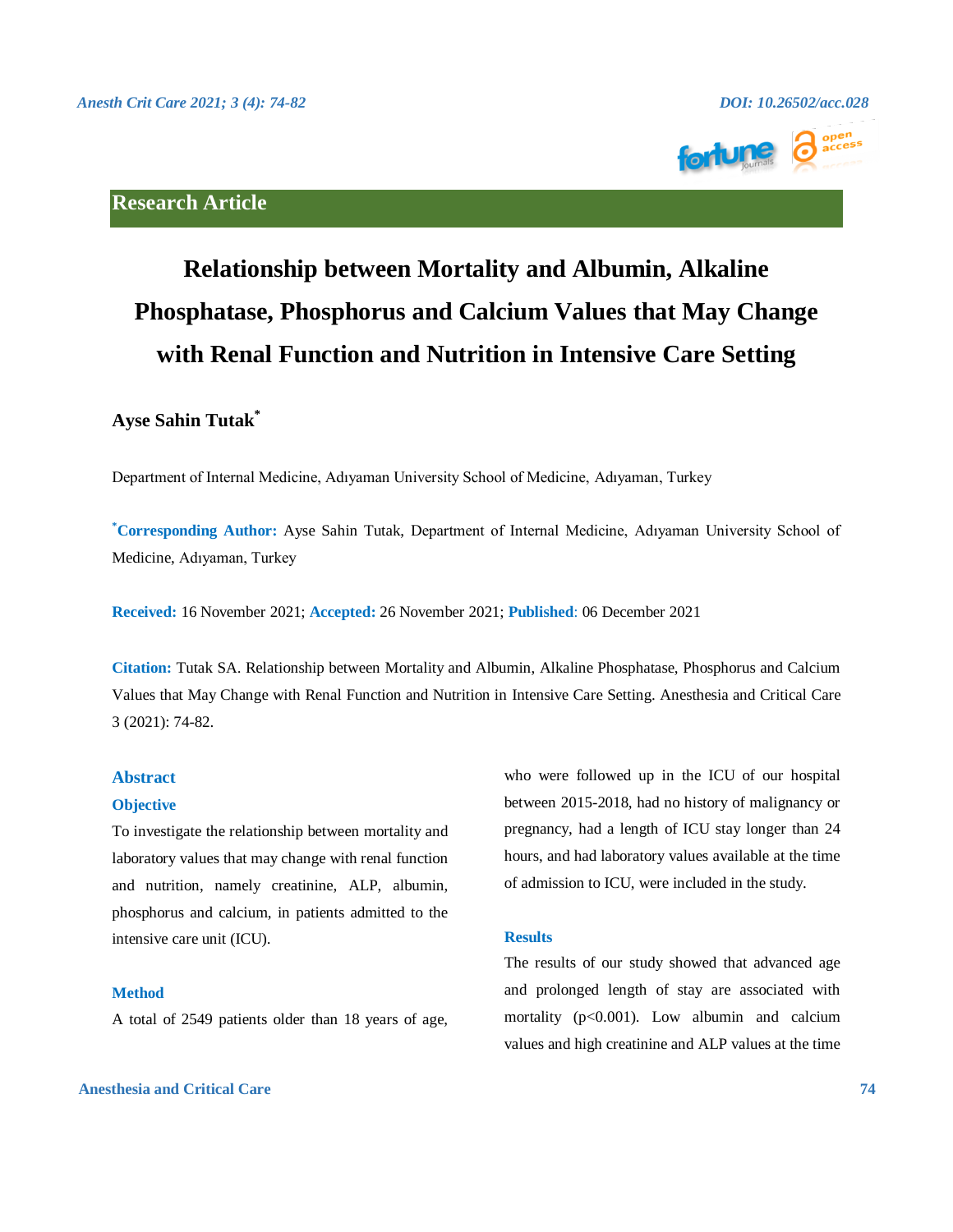of ICU admission were a risk factor for mortality  $(p<0.001)$ . Phosphorus value was not an important risk factor for mortality (p: 0.753).

### **Conclusion**

In ICU patients, the relationship between mortality and renal function and laboratory values that may change with renal function and nutrition, namely creatinine, albumin, calcium, and ALP has been shown while no such relationship was observed between phosphorus values and mortality.

**Keywords:** Albumin; Alkaline phosphatase (ALP); Calcium; Creatinine; Intensive care unit (ICU); Phosphorus

# **1. Introduction**

The mortality rate is the most reliable indicator of performance in intensive care unit (ICU). ICUs serve a seriously ill patient population exposed to a large number of complex interventions. Therefore, ICUs have the highest mortality compared to other departments of any given hospital [1]. Elderly patients admitted to ICU constitute a complicated patient group. More often than not, elderly patients are hospitalized for acute exacerbations of comorbidities as well as underlying chronic diseases and nutritional disorders. Therefore, an increased risk of mortality is expected in older patients [2,3]. In addition, ICU stays tend to be longer and mortal in the elderly. Furthermore, malnutrition, renal dysfunction and electrolyte disorders are common in this group of patients. In the present study, we aimed to investigate the effects of renal function and

# **Anesthesia and Critical Care 75**

alkaline phosphatase (ALP) values, which may change with renal dysfunction as well as the effects of albumin, phosphorus and calcium values, which may change with nutrition, on mortality in patients admitted to the ICU.

# **2. Methods**

Our study was conducted among the patients admitted to the Internal Medicine ICU of our hospital between 2015 and 2018. Patients older than 18 years of age were enrolled in the study. Patients, who were pregnant, had a history of malignancy and did not have laboratory data available, were excluded. A total of 2549 patients were included in the study by retrospectively retrieving data from the electronic registry system.

# **3. Results**

Of the 2549 patients included in our study, 48.3% (n=1231) were female while females accounted for 47.3% (n=320) of those with a fatal outcome. Regardless of gender, there was a statistically significant difference between the mean age of the deceased group  $(76±16 \text{ years})$  and that of survivors  $(66±36 \text{ years})$   $(p<0.001)$ . Again, a statistically significant difference was observed between the deceased (6 $\pm$ 12 days) and the survivors (3 $\pm$ 5 days) in terms of length of stay  $(p<0.001)$ . The association of albumin levels showed a statistically significant difference between the group of deceased patients  $(2.6\pm0.8 \text{ g/dL})$  and those who survived  $(3\pm0.9 \text{ g/dL})$ (p <0.001) (Table 1). ALP values were significantly higher in the deceased group  $(86±57; p<0.001)$ . Creatinine values were significantly lower in the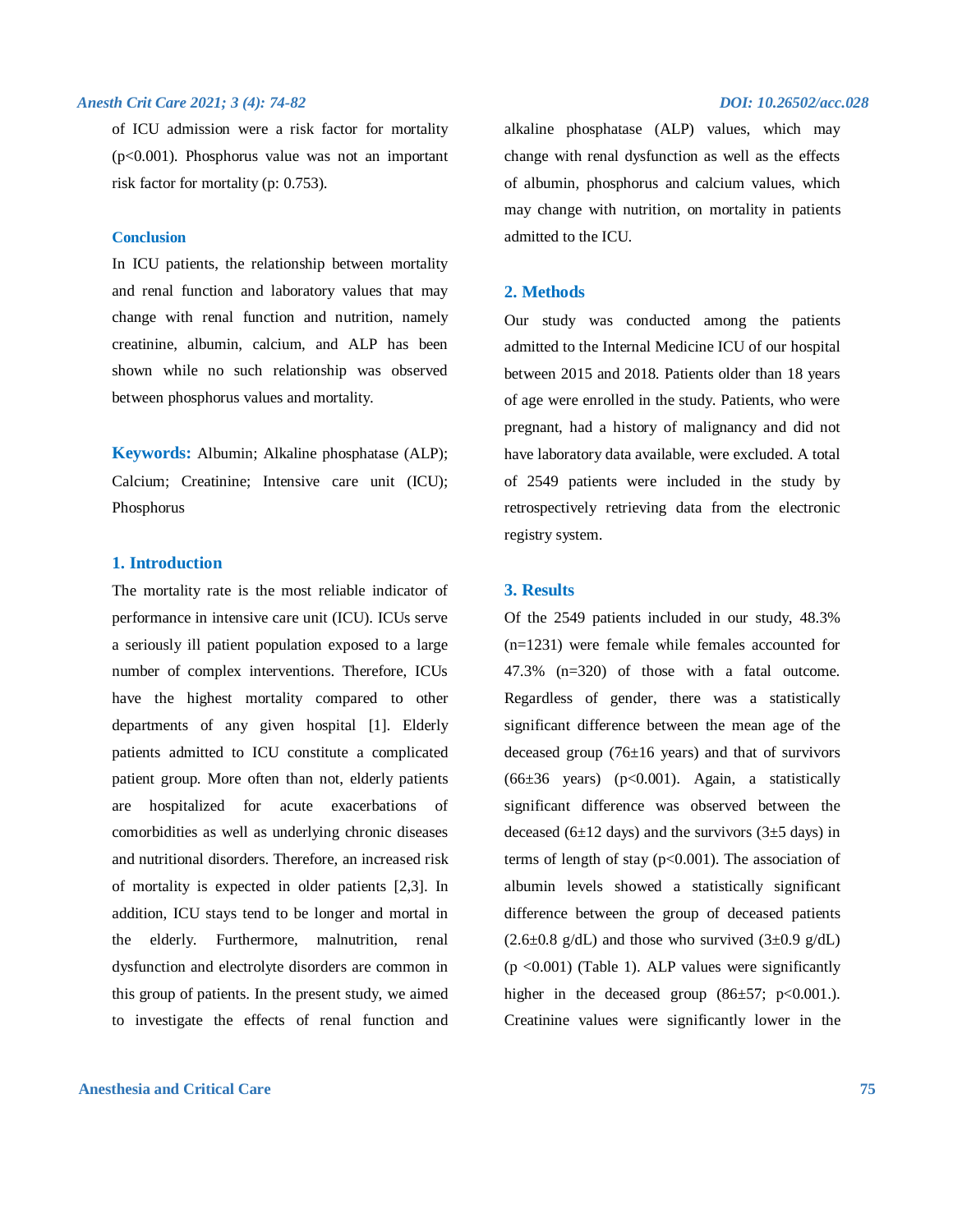group of survivors  $(0.8\pm0.3; \text{ p}<0.001)$ . There was no significant difference between the deceased group and the survivors in terms of phosphorus levels (p=0.753). Calcium levels were lower with a statistically significant difference in the deceased group  $(8.6 \pm 1; p < 0.001)$  (Table 1).

|                                                                                                                      | <b>Total</b>                | <b>Alive</b>                | <b>Exitus</b>               | P               |  |  |  |
|----------------------------------------------------------------------------------------------------------------------|-----------------------------|-----------------------------|-----------------------------|-----------------|--|--|--|
|                                                                                                                      | $(n=2549)$                  | $(n=1872 \frac{673.45})$    | $(n=677 \ \frac{9}{26.55})$ |                 |  |  |  |
|                                                                                                                      | $n\left(\frac{0}{0}\right)$ | $n\left(\frac{0}{0}\right)$ | $n$ (%)                     |                 |  |  |  |
| <b>Gender</b>                                                                                                        |                             |                             |                             |                 |  |  |  |
| Female                                                                                                               | 1231 (48,3)                 | 911 (48,7)                  | 320 (47,3)                  | $0,560^p$       |  |  |  |
| Male                                                                                                                 | 1318 (51,7)                 | 961 (51,3)                  | 357 (52,7)                  |                 |  |  |  |
|                                                                                                                      | $n$ (Median $\pm$ IQR)      | $n$ (Median $\pm$ IQR)      | $n$ (Median $\pm$ IQR)      |                 |  |  |  |
| Age                                                                                                                  | $2549(70\pm28)$             | $1872(66\pm36)$             | 677 $(76\pm16)$             | $<,0.001$ u     |  |  |  |
| Time of stay hospital                                                                                                | $2549(3\pm6)$               | 1872 $(3\pm5)$              | 677 $(6\pm12)$              | $<,0.001$ u     |  |  |  |
| <b>Albumin</b>                                                                                                       | $2082(2,9\pm1)$             | 1599 $(3\pm0.9)$            | 483 $(2,6\pm0,8)$           | $<,0.001$ u     |  |  |  |
| <b>ALP</b>                                                                                                           | 1860 $(80,5\pm49)$          | 1393 (78±47)                | 467 $(86±57)$               | $<,0.001$ u     |  |  |  |
| <b>Creatinine</b>                                                                                                    | $1704(0,8\pm0,5)$           | $1287(0,8\pm0,3)$           | 417 $(0.9\pm0.8)$           | ${<}0,001$ u    |  |  |  |
| <b>Phosphorus</b>                                                                                                    | 1465 $(3,5\pm1,2)$          | 1092 $(3,5\pm1,2)$          | $373(3,5\pm1,3)$            | $0,753^{\rm u}$ |  |  |  |
| Calcium                                                                                                              | 1881 $(8,8\pm1)$            | 1418 $(8,9+1)$              | 463 $(8,6\pm1)$             | ${<}0,001$ u    |  |  |  |
| <sup>P</sup> Pearson Chi-Square Test(Exact), <sup>u</sup> Mann whitney U test(Monte Carlo), IQR: Interquartile Range |                             |                             |                             |                 |  |  |  |

**Table 1:** Association of mortality with gender, age and laboratory values (normal ranges of the lab:phosphorus, 2.6- 5.5 mg/dL; urea, 10-50 mg/dL; calcium, 8.4-10.8 mg/dL; ALP, 30-128 U/L)

| <b>Dependent Variable</b><br>is Mortality | в          | <b>SE</b> | D       | <b>OdssRatio</b> | 95,0% CI forOdssRatio |              |
|-------------------------------------------|------------|-----------|---------|------------------|-----------------------|--------------|
|                                           |            |           |         |                  | Lower                 | <b>Upper</b> |
| Albumin $( \downarrow )$                  | $-0.37169$ | 0.12382   | 0.003   | 1.450            | 1.138                 | 1,848        |
| <b>ALP</b>                                | 0,00025    | 0.00042   | 0.553   | 1,000            | 0.999                 | 1,001        |
| Creatinine $($ $\uparrow$ $)$             | 0.20821    | 0,04826   | < 0.001 | 1.231            | 1.120                 | 1,354        |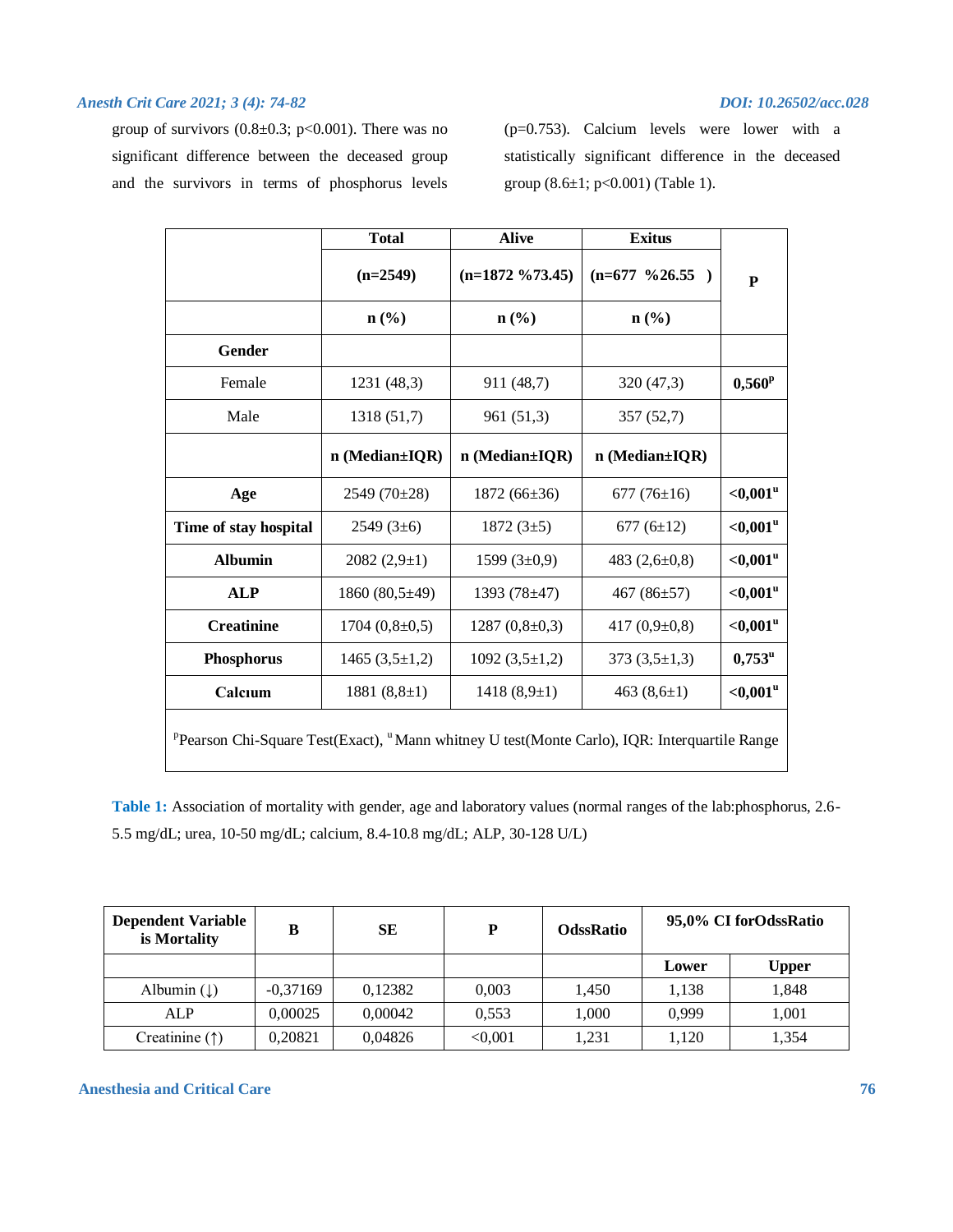| DOI: 10.26502/acc.028<br>Anesth Crit Care 2021; 3 (4): 74-82 |                                                                                                                    |         |         |       |       |       |       |  |
|--------------------------------------------------------------|--------------------------------------------------------------------------------------------------------------------|---------|---------|-------|-------|-------|-------|--|
|                                                              | Calcium                                                                                                            | 0,08041 | 0.06430 | 0.211 | 1.084 | 0.955 | 1.229 |  |
|                                                              | $1/2/3/5$ – year survival rates (SE): 68,8 (0.025) / 39,7 (0.037) / 21,1 (0.037) / 6,2 (0,026) – Base Line Hazard: |         |         |       |       |       |       |  |
|                                                              | 0,040 Cox Regression-Enter Model, C.I. :Confidence interval B: regression coefficients SE: Standard error          |         |         |       |       |       |       |  |

**Table 2:** Laboratory values associated with mortality



**Figures 1,2:** Association of albumin and ALP values with mortality.



**Figures 3,4:** Association of creatinine and age with mortality rates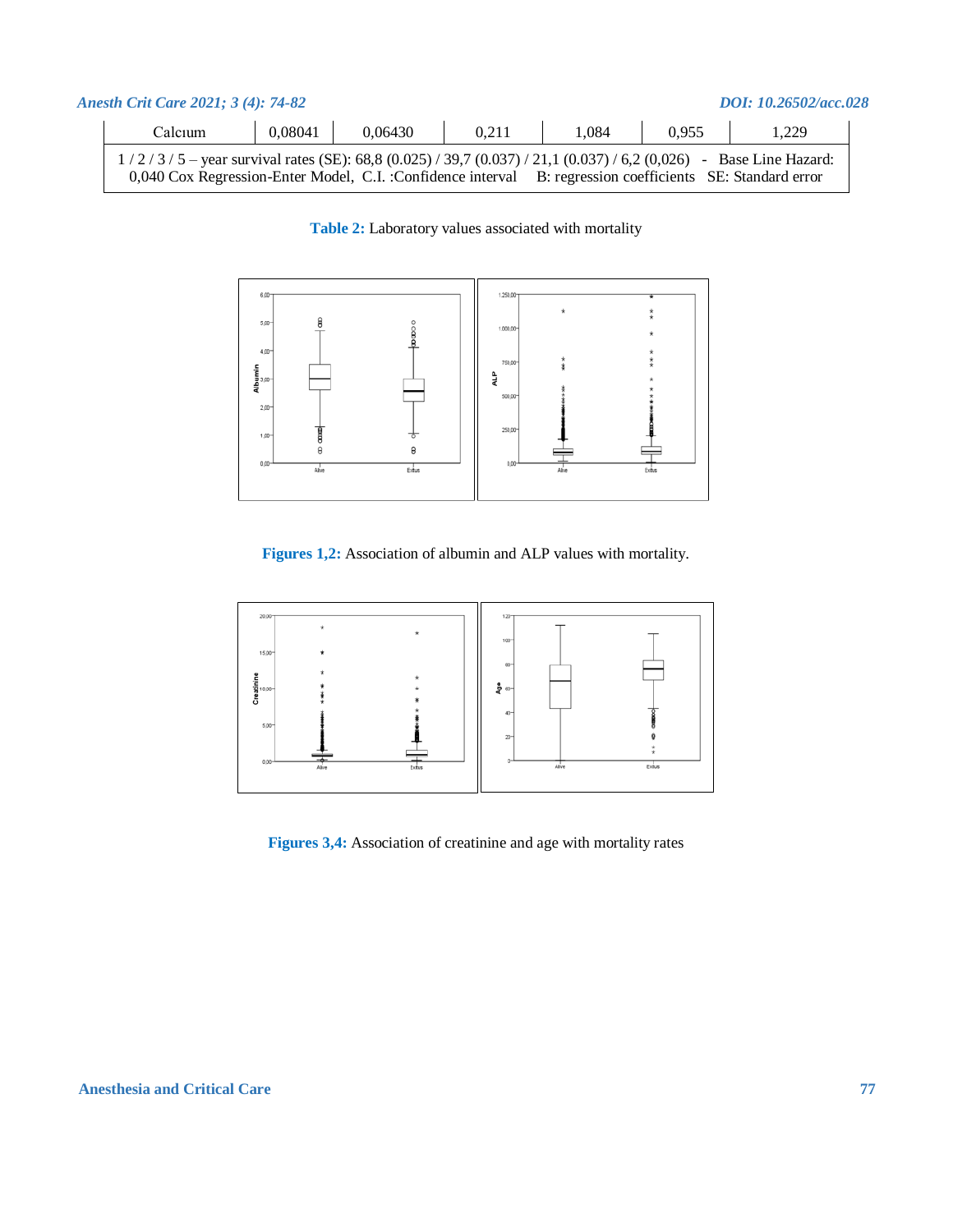

**Figures 5,6:** Association of calcium and length of stay with mortality rates.

### **4. Discussion**

Mortality rates in the ICU have been reported to vary between 22.5% and 61.5% across different studies [4,5] The mortality rate in our ICU was 26.55%, which is consistent with the literature (Table 1). The parameters investigated as risk factors for ICU mortality in our study were reported, in general, as risk factor in the studies investigating advanced age as a variable [6,7]. In the present study, the mortality rate was statistically significantly higher in patients aged 76  $(\pm 16)$  years or older  $(p<0.001)$  (Table 1, Figure 4). Studies investigating the length of hospital stay have reported that length of stay is another parameter associated with mortality [8,9]. Inour study, increased mortality was observed with increasing number of in-hospital days  $(p<0.001)$ (Table 1, Figure 6). A number of factors, including age, diet, exercise, stress, pregnancy and kidney disease, may affect serum creatinine levels. Both low creatinine values [10] and high creatinine levels are an independent risk factor for mortality [11] in hospitalized patients. Although it was shown in our

# **Anesthesia and Critical Care 78**

study cohort that high creatinine values were an independent risk factor in the deceased group for mortality, consistent with the literature (Tables 1,2 Figure 3), we could not form a different group to demonstrate the effect of low creatinine values on mortality, due to the limited number of patients. Calcium is the most abundant mineral in the human body and has several essential functions. This mineral is involved in vital events such as muscle function, nerve conduction, intracellular signaling and vascular mediation, including contraction and vasodilation [12,13]. In addition, intracellular calcium concentration has an effect on cardiac contractility [14,15]. Abnormal calcium irregularities and changes in serum calcium levels have a prevalence of 88% in clinical practice, especially among critically ill patients [16]. Decreased serum calcium levels correlate with the severity of disease and nutrition [16-18]. Previous studies have shown the effect of serum calcium levels, including hypocalcemia and hypercalcemia, on in-hospital mortality [19]. In our study, calcium levels were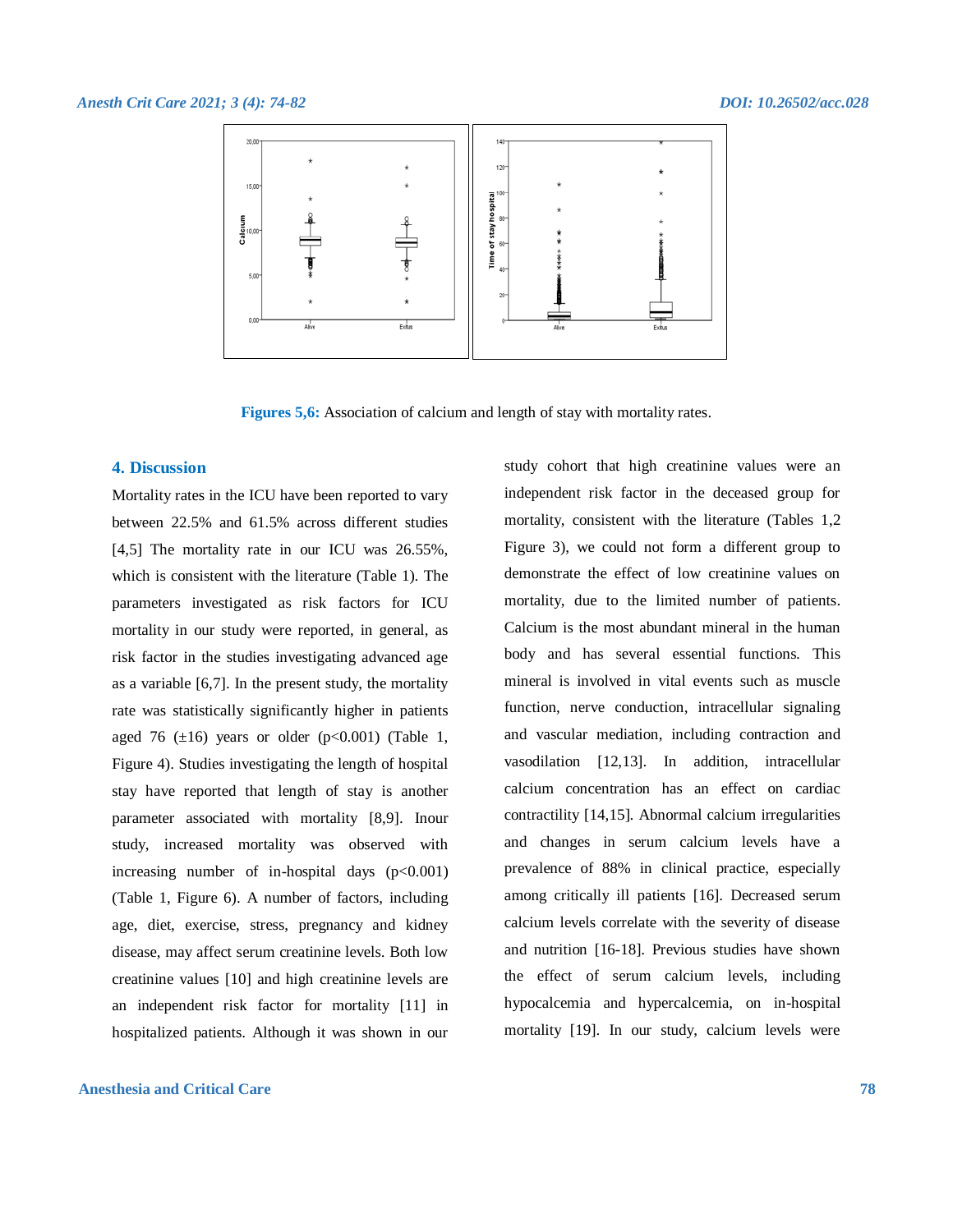lower in the deceased group compared to the survivors; however, the ratio of low calcium values was not at a level to support this parameter as an independent risk factor for mortality (Table 1, Figure 5). The low calcium levels may be due to renal dysfunction as well as malnutrition. Phosphorus is the main substrate of mineralization. Serum phosphorus levels correlate with age and various nutritional markers [20] and it is known that young patients tend to consume more phosphorus [21] while elderly patients are usually hypophosphatemic due to their intake of less phosphorus, often associated with malnutrition [22] In our study, the effect of hypophosphatemia on mortality decreased after adjusting for nutritional markers [23] and this may explain how the relationship between serum phosphorus values and mortality changes with age. However, studies have shown that both hyperphosphatemia (≥7.0 mg/dL) and hypophosphatemia (<3.0 mg/dL) increase mortality rates through a bidirectional effect of serum phosphorus levels on mortality [24];and it has been reported that low phosphorus levels are an important risk factor for increased morbidity and mortality in ICU patients [25]. Phosphorus level was not an independent risk factor for mortality in our patients (Table 1). While we would expect the patients in the deceased group to be hypophosphatemic resulting from malnutrition due to the advanced age, we believe that the reason for the normal phosphorus levels of the patients is the hyperphosphatemia expected in relation to the renal dysfunction in this group, which balances the serum phosphorus levels. Alkaline Phosphatase (ALP) is particularly abundant in the liver, bone, kidney, and placenta [26]. High

# **Anesthesia and Critical Care 79**

serum ALP levels are associated with increased mortality in the general population. It is estimated that the pathogenesis between serum ALP values and mortality includes not only high-turnover bone diseases, but also vascular calcification, myocardial contractility disorders, and valvular calcification [27- 29]. In our study, ALP values were significantly high in the deceased group  $(p<0.001)$ ; however, it was not an independent risk factor for mortality (Tables 1,2; Figure 2). In our study, we believe that this may be due to high-turnover bone disease due to high creatinine or malnutrition. Albumin, the main component of plasma proteins, maintains microvascular permeability, oncotic pressure, acts as a buffer, transports cations, and plays a role in preventing platelet aggregation [30,31]. In addition to publications showing that serum albumin level has a high sensitivity in predicting ICU mortality, there are publications reporting a low sensitivity in this regard [32-34]. In our study, albumin levels were an independent risk factor for mortality (Table 2) and albumin values were significantly lower in the deceased group compared to survivors  $(p<0.001)$ (Table 1, Figure 1). We believe that the hypoalbuminemia in our patients may be related to the severity of disease, renal dysfunction and inadequate nutritional level. In our study investigating the association of mortality with phosphorus, albumin, calcium, and ALP values that can change with renal function and nutrition, we observed albumin and creatinine to be independent risk factors for mortality. In the deceased group, ALP levels were high, while calcium values were low. Consistent with the literature, we concluded that calcium and albumin values, which are related to the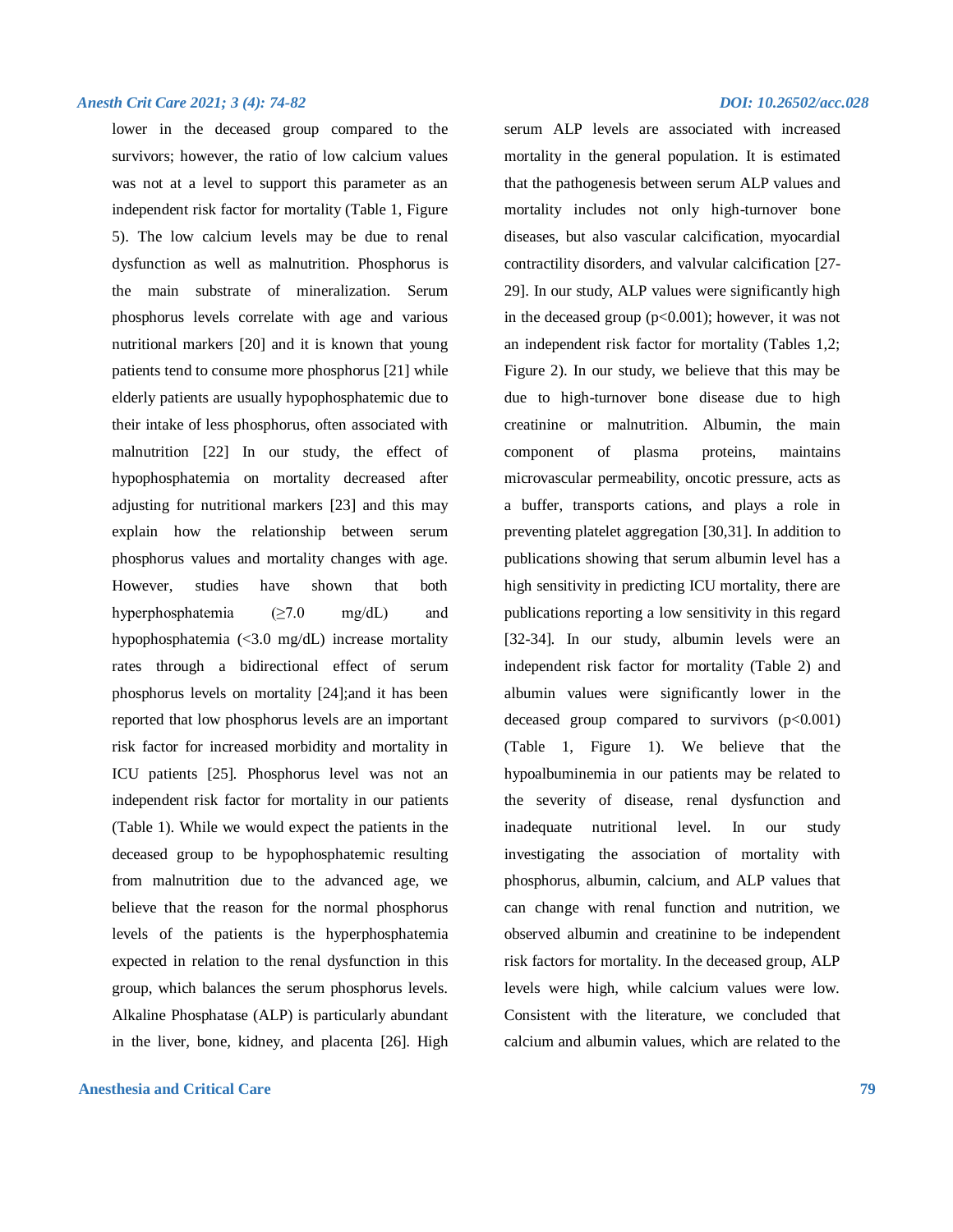nutritional level in ICU patients, are both important parameters for mortality in these patients.

# **References**

- 1. Siddiqui S. Mortality profile across our Intensive Care Units: A 5-year database report from a Singapore restructured hospital. Indian J Crit Care Med 19 (2015): 726-727.
- 2. Unal AU, Kostek O, Takir M, et al. Prognosis of patients in a medical intensive care unit. North Clin Istanbul 2 (2015): 189- 195.
- 3. Uysal N, Gundogdu N, Borekci S, et al. Prognosis of Patients in a Medical Intensive Care Unit of a Tertiary Care Centre. Yogun Bakım Derg 1 (2010): 1-5.
- 4. Bueno-Cavanillas A, Delgado-Rodriguez M, Lopez-Luque A, et al. Influence of nosocomialinfection on mortality rate in an intensivecareunit. Crit Care Med 22 (1994): 55-60.
- 5. Akkuş NM. Infections seen in Internal Diseases Intensive Care Unit patients: Involved systems, risk factors, causative microorganisms, effects on mortality rate, length of stay and cost. Master thesis. Izmir (1995).
- 6. Craven DE, Kunches LM, Lichtenberg DA, et al. Nosocomial infection and fatality in medical and surgical intensive care unit patients. Arch Intern Med 148 (1988): 1161- 1168.
- 
- 7. Leon-Rosales SP, Molinar-Ramos F, Dominguez-Cherit G, et al. Prevalance of infections in intensive care units in Mexico: A multicenter study. Crit Care Med 28 (2000): 1316-1321.
- 8. Craven DE, Kunches LM, Lichtenberg DA, et al. Nosocomial infection and fatality in medical and surgical intensive care unit patients. Arch Intern Med 148 (1988): 1161- 1186.
- 9. Vincent JL, Bihari DJ, Suter PM, et al. The prevalence of nosocomial infection in intensive care units in Europe. Results of the European prevalence of Infection in Intensive Care (EPIC) study. JAMA 274 (1995): 639-641.
- 10. Thongprayoon C, Cheungpasitporn W, Kittanamongkolch W. Prognostic importance of low admission serum creatinine concentration for mortality in hospitalized patients. Am J Med 130 (2017): 545-554.
- 11. Cakar MA, Gunduz H, Vatan MB, et al. The effect of admission creatinine levels on oneyear mortality in acute myocardial infarction. Scientific World Journal (2012): 186495.
- 12. Beto JA. The Role of Calcium in Human Aging. Clin Nutr Res 4 (2015): 1-8.
- 13. Thongprayoon C, Cheungpasitporn W, Chewcharat A, et al. Hospital mortality and long-term mortality among hospitalized patients with various admission serum ionized calcium levels. Postgrad Med 132 (2020): 385-390.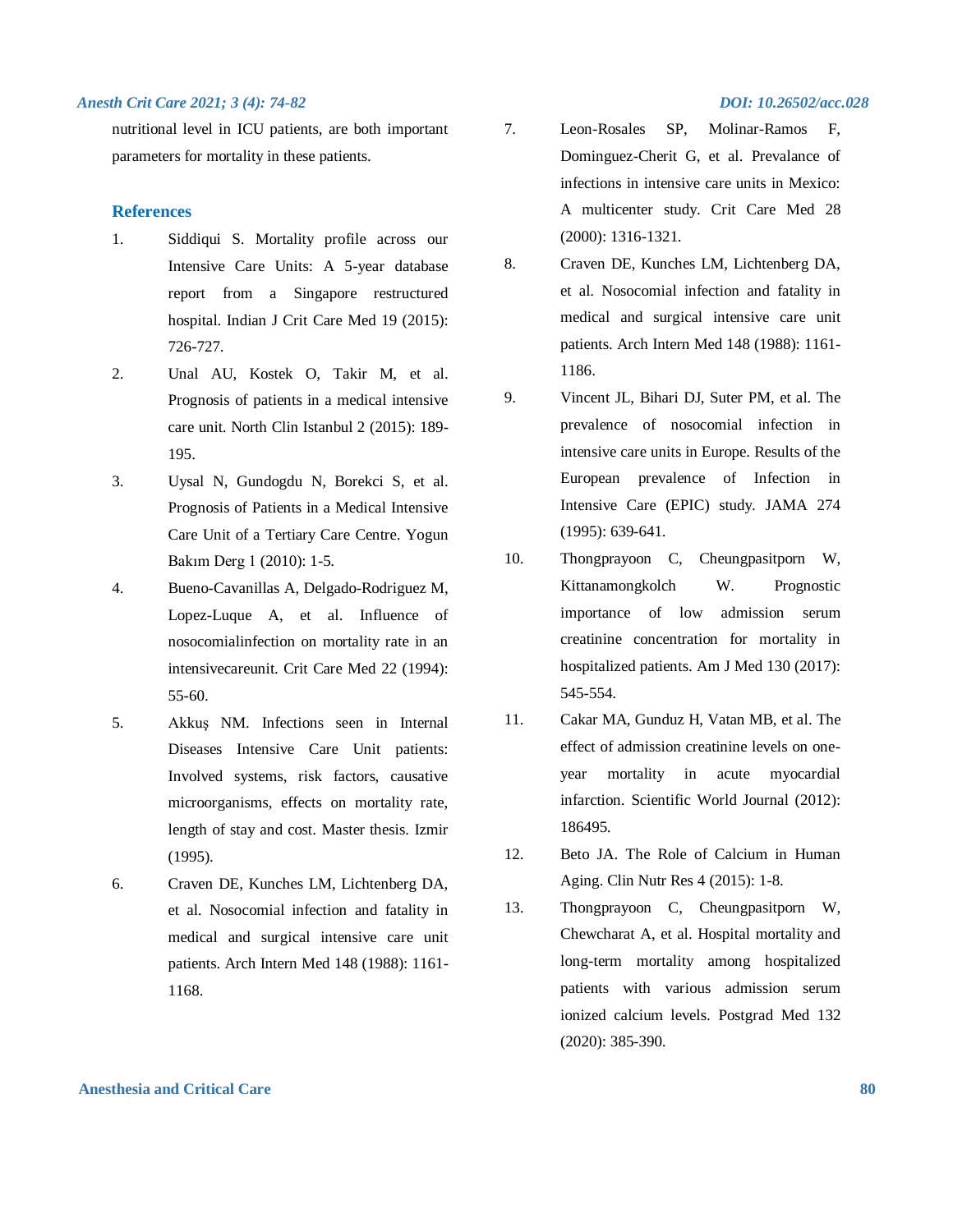- 14. Eisner DA, Caldwell J, Kistamás K, et al. Calcium and Excitation-Contraction Coupling in the Heart. Circ Res 121 (2017): 181-195.
- 15. Mc Clellan G, Kulikovskaya I, Winegrad S. Changes in cardiac contractility related to calcium-mediated changes in phosphorylation of myosin-binding protein C. Biophys J 81 (2001): 1083-1092.
- 16. Collage RD, Howell GM, Zhang X, et al. Calcium Supplementation During Sepsis Exacerbates Organ Failure and Mortality via Calcium/Calmodulin-Dependent Protein Kinase Kinase Signaling. Crit Care Med 41 (2013): 352-360.
- 17. Zivin JR, Gooley T, Zager RA, et al. Hypocalcemia: A pervasive metabolic abnormality in the critically ill. Am. J. Kidney Dis 37 (2001): 689-698.
- 18. Israel R. Prevalence and clinical implications of hypocalcemia in acutely ill patients in a medical intensive care setting. J Emerg Med 6 (1988): 558.
- 19. Thongprayoon C, Cheungpasitporn W, Hansrivijit P, et al. Impact of Changes in Serum Calcium Levels on In-Hospital Mortality. Medicina (Kaunas) 56 (2020): 106.
- 20. Verbeke F, Van Biesen W, Honkanen E, et al. Prognostic Value of aortic stiffness and calcification for cardiovascular events and mortality in dialysis patients: outcome of the Calcification Outcome in Renal Disease (CORD) Study. Clin J Am Soc Nephrol 6 (2011):153-159.

- 21. Murtaugh MA, Filipowicz R, Baird BC, et al. Dietary phosphorus intake and mortality in moderate chronic kidney disease: NHANES III. Nephrol Dial Transplant 27 (2012): 990-996.
- 22. Kalantar-Zadeh K, Kuwae N, Regidor DL, et al. Survival predictability of time-varying indicators of bone disease in maintenance hemodialysis patients. Kidney Int 70 (2006): 771-780.
- 23. Nakai S, Akiba T, Kazama J, et al. Effects of serum calcium, phosphorous, and intact parathyroid hormone levels on survival in chronic hemodialysis patients in Japan. Ther Apher Dial 12 (2008):49-54
- 24. Chang JF, Feng YF, Peng YS, et al. Combined Alkaline Phosphatase and PhosphorusLevels as a Predictor of Mortality in Maintenance Hemodialysis Patients. Medicine 93 (2014): 106.
- 25. Inal MT, Memiş D, Süt N. Solunum Yetmezlikli Yoğun Bakım Hastalarında Fosfat Düzeyleri. J Turk Soc Intens Care 9 (2011).
- 26. Lomashvili KA, Garg P, Narisawa S, et al. Upregulation of alkaline phosphatase and pyrophosphate hydrolysis: potential mechanism for uremic vascular calcification. Kidney Int 73 (2008): 1024- 1030.
- 27. Schoppet M, Shanahan CM. Role for alkaline phosphatase as an inducer of vascular calcification in renal failure?. Kidney Int 73 (2008): 989-991.